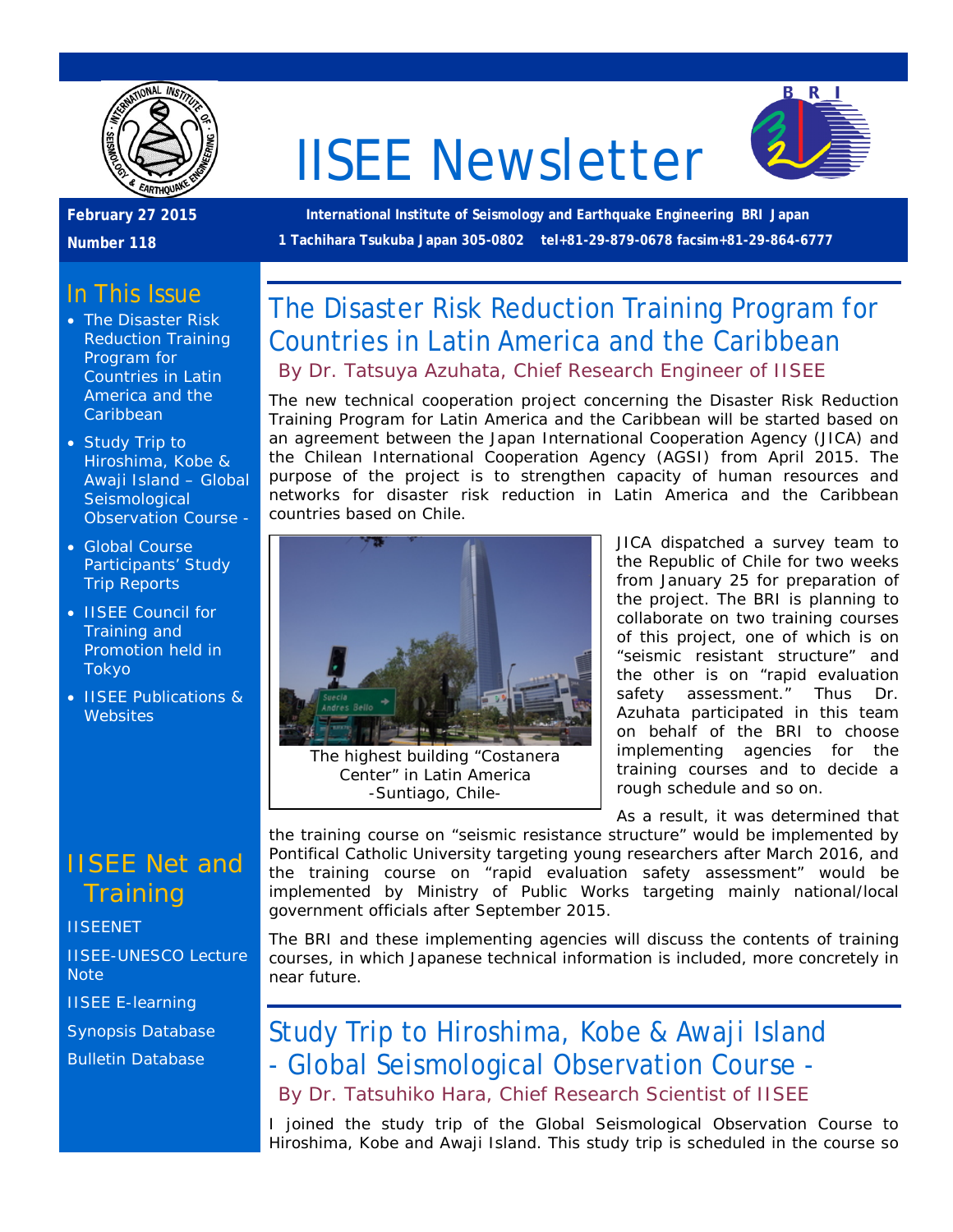that participants can deepen their understandings on earthquakes, earthquake disasters (including recovery and reconstruction from them), and consequences of uses of atomic bombs.

On the 5th of February, we visited the A-bomb dome, and Hiroshima Peace Memorial Museum. Then, we moved to Kobe and visited Disaster Reduction and Human Renovation Institution to learn about the Great Hanshin-Awaji Earthquake that occurred in 1995.

On the 6th, we visited the Nojima Fault Preservation Museum in the Hokudan Earthquake Memorial Park in Awaji Island to observe the preserved surface fault.



A-bomb Dome in Hiroshima

The reports of the two participants on this study trip are presented in this newsletter.

# Global Course Participants' Study Trip Reports

#### *(1) Ms. Yaxuan HU (China)*

**Call for Papers**

IISEE Bulletin is now accepting submissions of papers for the seismology, earthquake engineering, and tsunami. Developing countries are targeted, but are not limited.

Your original papers will be reviewed by the editorial members and some experts.

NO submission fee is need.

Try to challenge!!



On February 4-7, 2015, the participants of the Global Seismological Observation Course went to Hiroshima, Kobe and Kyoto for study trip. The trip gave us a lot of knowledge. In Hiroshima Peace Memorial Museum, we were shocked by the displays. On August 6th, 1945, Hiroshima was almost ruined by the atomic bomb. People were hurt by the bomb on both physically and mentally. People were disappointed and the economy was depressed. Human beings should learn from the hazards. We need to use our knowledge to do



something for the world without nuclear weapons. Our wish is the elimination of all nuclear weapons and the realization of a genuinely peaceful international community as Hiroshima's deepest wish.

Then, we visited the Disaster Reduction and Human Renovation Institution and Nojima Fault Preservation Museum. On January 17, 1995, a catastrophic earthquake occurred in Hyogoken Nambu. About 6,500 people lost their lives suddenly. In the museums, the attendants gave us explanations in detail, some of

which were their experiences. Dr. Hara, along with the group, explained them carefully with his professional knowledge. We can examine the features such as a dislocated road, bifurcated fault, as well as horizontal displacement to the right of a gutter, a hedge and footpath which cross the fault. It was a vivid and rich class.

In the whole trip, Ms. Sakuma along with the group gave us more care and reasonable arrangement. On Saturday evening, we finished the fruitful study trip smoothly.

#### *(2) Mr. Muhammad Joned (Pakistan)*

Study trip to Kansai areas (Hiroshima and Kobe) on February 5 & 6, 2015 was really very much informative and advantageous. After visiting Atomic Bomb Dome and Hiroshima Peace Memorial Museum, the catastrophic humanitarian consequences associated with the use of nuclear weapon should be fully

## **Earthquakes**

[The 2011 off the](http://iisee/special2/20110311tohoku.htm) Pacific [coast of Tohoku](http://iisee/special2/20110311tohoku.htm)  **[Earthquake](http://iisee/special2/20110311tohoku.htm)** 

[Reports of Recent](http://iisee/quakes.htm)  **[Earthquakes](http://iisee/quakes.htm)** 

[Utsu Catalog](http://iisee/utsu/index_eng.html)

[Earthquake Catalog](http://iisee/eqcat/Top_page_en.htm)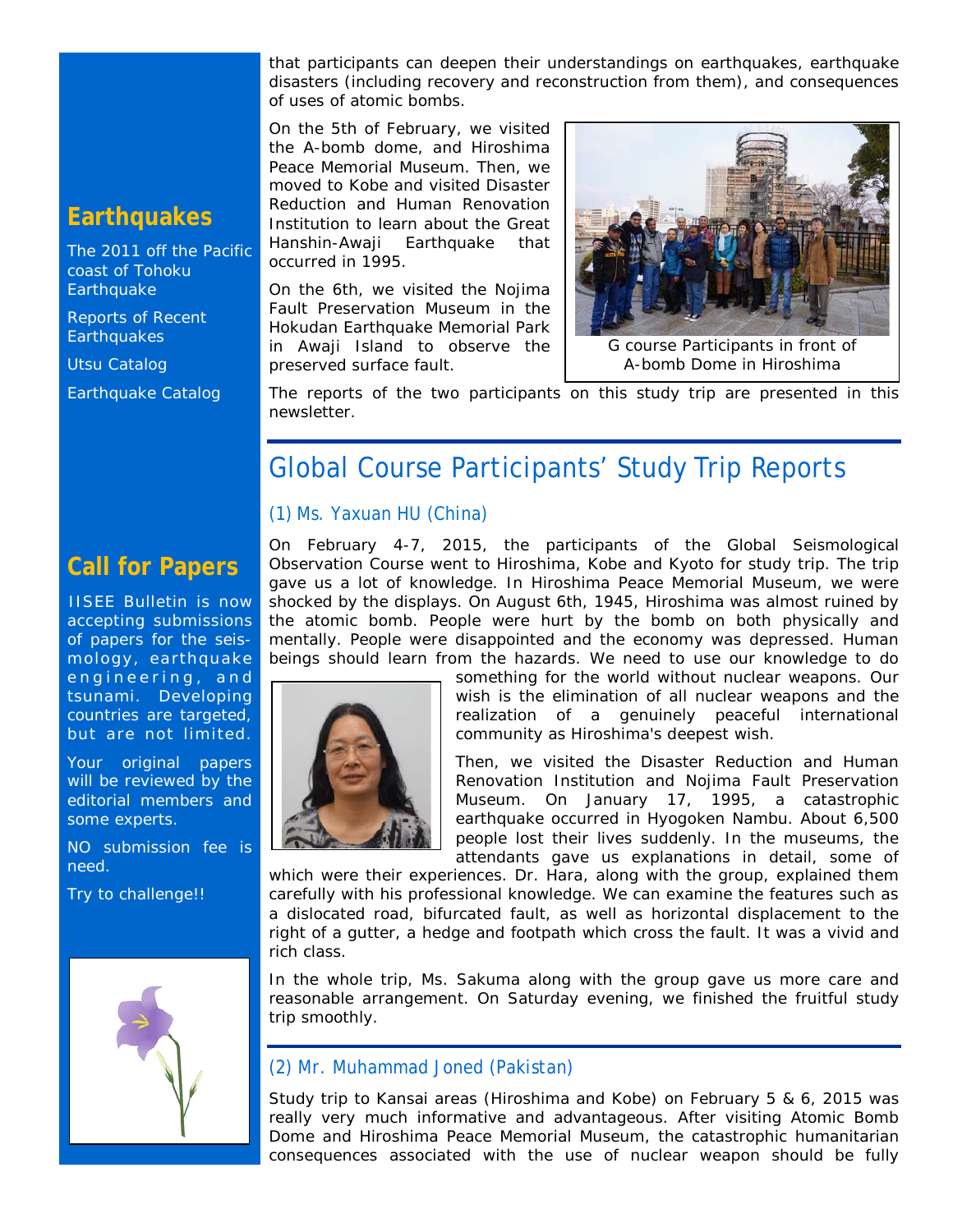



Enjoy, Now

understood to almost everyone. Also a strong message should be echoing to everyone that "nuclear weapons and humanity cannot coexist together." To save the humanity, global efforts are required to abolish nuclear weapons.

The Disaster Reduction and Human Renovation Institution (DRI) in Kobe showed us all the damage caused by the devastating Great Hanshin-Awaji Earthquake (Kobe earthquake) on January 17th, 1995,

at 05:46 of magnitude of 7.3 JMA. The important lesson learnt from this earthquake was that how government and society worked together to rebuilt the beautiful city which should be highly appreciated.

This study trip promoted better understanding of history as a viable means for peace and reconciliation.

# IISEE Council for Training and Promotion held in **Tokyo**

*By Ms. Yoriko Iiba, Head of IISEE Administration Division*

The meeting of the Council for Training and Promotion of the International Institute of Seismology and Earthquake Engineering was held in Yotsuya, Tokyo on the 20th of February. The Council is constituted on the purpose of giving advice and suggestion to the BRI Chief Executive relating to the activities of dissemination of knowledge and technology of seismology and earthquake engineering as well as the planning and implementation of the training program.

Fourteen members including the chair, Dr. Yoshimitsu Okada, CE of NIED of Japan were present. We greatly appreciate the cooperation they has given us.

## Dear IISEE ex-participants:

We are very pleased to inform you the news of IISEE. IISEE has been nominated for the 2015 UN-Sasakawa Award. The United Nations Sasakawa Award for Disaster Reduction is awarded to an individual or institutions that have taken active efforts in reducing disaster risk in their communities and advocates for disaster risk reduction. ISEE is now presented in its longlist. http://www.wcdrr.org/sasakawa

A winner from among this longlist of 33 nominees will be announced I at a prize-giving ceremony in the Third World Conference on Disaster Risk Reduction in Sendai-city, Japan, on 17 March 2015.

It would be greatly appreciated if you could support IISEE by tweeting your comments in the URL below. http://www.wcdrr.org/sasakawa/nominees/3923

Thank you for your support in advance. IISEE

## **Contact Us**

The IISEE Newsletter is intended to act as a go-between for IISEE and ex-participants.

We encourage you to contribute a report and an article to this newsletter. Please let us know your current activities in your countries.

We also welcome your co-workers and friends to register our mailing list.

iiseenews@kenken.go.jp [http://iisee.kenken.go.jp](http://iisee.kenken.go.jp/)

## **Back Numbers**

[http://iisee.kenken.go.jp/](http://iisee.kenken.go.jp/nldb/) [nldb/](http://iisee.kenken.go.jp/nldb/)